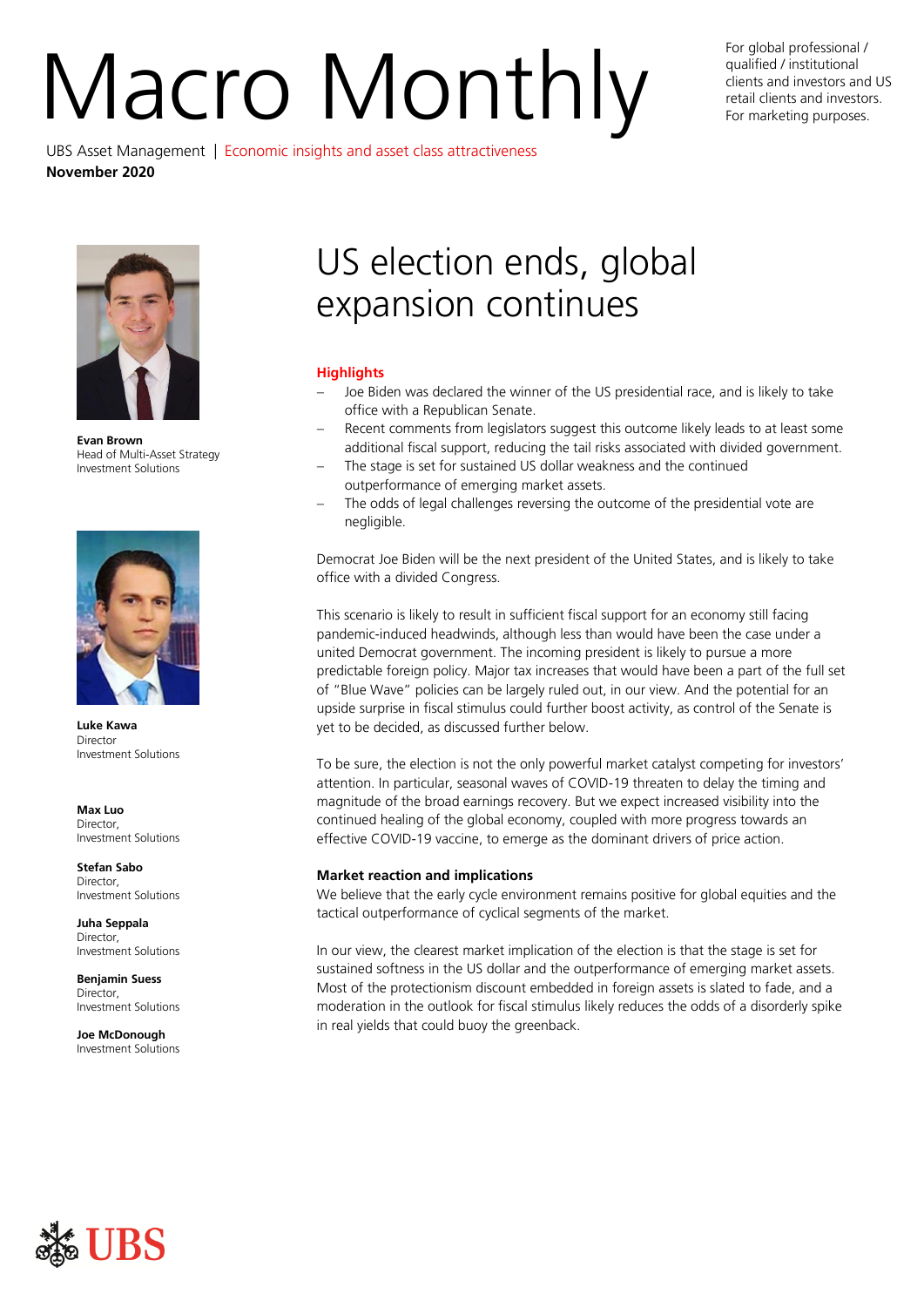## **Exhibit 1: Volatility craters after the US vote**

Z-score of where implied volatility for different assets stands relative to its one-year average



#### Source: UBS Asset Management, Bloomberg. As of 6 November 2020.

Emerging market (EM) currencies trade at attractive valuations and have among the most catch-up potential of the procyclical trade set. We believe that EM equities are poised to benefit from this currency appreciation, while positive trends in global trade as well as Chinese manufacturing imports and credit growth support continued outperformance. The growth outlook could receive another tailwind before year-end, by which time we expect the emergency approval of at least one COVID-19 vaccine by the US Food and Drug Administration.

Financial assets have reacted positively to the conclusion of the elections. Implied volatility across asset classes had been rising ahead of the event, and proceeded to tumble after Election Day. In our view, investors have correctly extrapolated that the result is clear, and any attempts to contest the election will not be worthy of serious consideration or alter the current outcome across several states.

#### **Fiscal fillip**

Our concern about this particular election outcome was the downside risk that Senate Republicans would not agree to any additional fiscal support, rediscovering a commitment to fiscal hawkishness. Recent comments from Republican Mitch McConnell, presumptive Majority Leader in the Senate, alleviate some of these worries. He expressed a desire to deliver additional stimulus before year-end and openness towards aid to state and local governments as part of such a package. A scaled back stimulus is better than nothing, with a meaningful but slimming stock of household savings. As such, the left-tail risk associated with this configuration of the legislative and executive branches has abated. Of course, we will closely monitor whether McConnell's willingness to strike a fiscal deal extends beyond the lame duck session.

The most recent edition of a Democrat President and Republican Senate while the economy was still on the mend from a severe economic downturn occurred in 2010. The fiscal consolidation that ensued as Republican Senators took a hard line on government spending was a drag on the unfolding recovery.

# **Exhibit 2: Election not seen as a persistent shock to volatility**

S&P 500 vol. term structure changed drastically by the vote



Source: UBS Asset Management. Chart as of 30 October 2020.

We believe that investors ought not expect a persistently sluggish economy based on this loose historical parallel. In our view, the economy enjoys more tailwinds and fewer headwinds at this juncture. To date, the recovery, particularly in the labor market, has been more vigorous than anticipated. Fiscal measures were ample, allowing household incomes to rise even in the midst of the sharp retreat in activity. Household balance sheets are healthier than in the wake of the financial crisis. Monetary policy is poised to stay more accommodative to buoy growth as the recovery gains traction. And since the nature of this shock is fundamentally different, an effective vaccine has the potential to substantially brighten the outlook for activity.

According to our colleagues at UBS Investment Bank, an optimistic scenario is one in which medical breakthroughs and robust production allow half of the world's population to receive an effective vaccine by the middle of the year. The ensuing impact on global growth would be roughly equivalent to what they expected under a Blue Wave scenario. Our expected timeline for developed markets is broadly similar to this upside scenario, with a more cautious base case towards vaccine deployment in emerging markets.





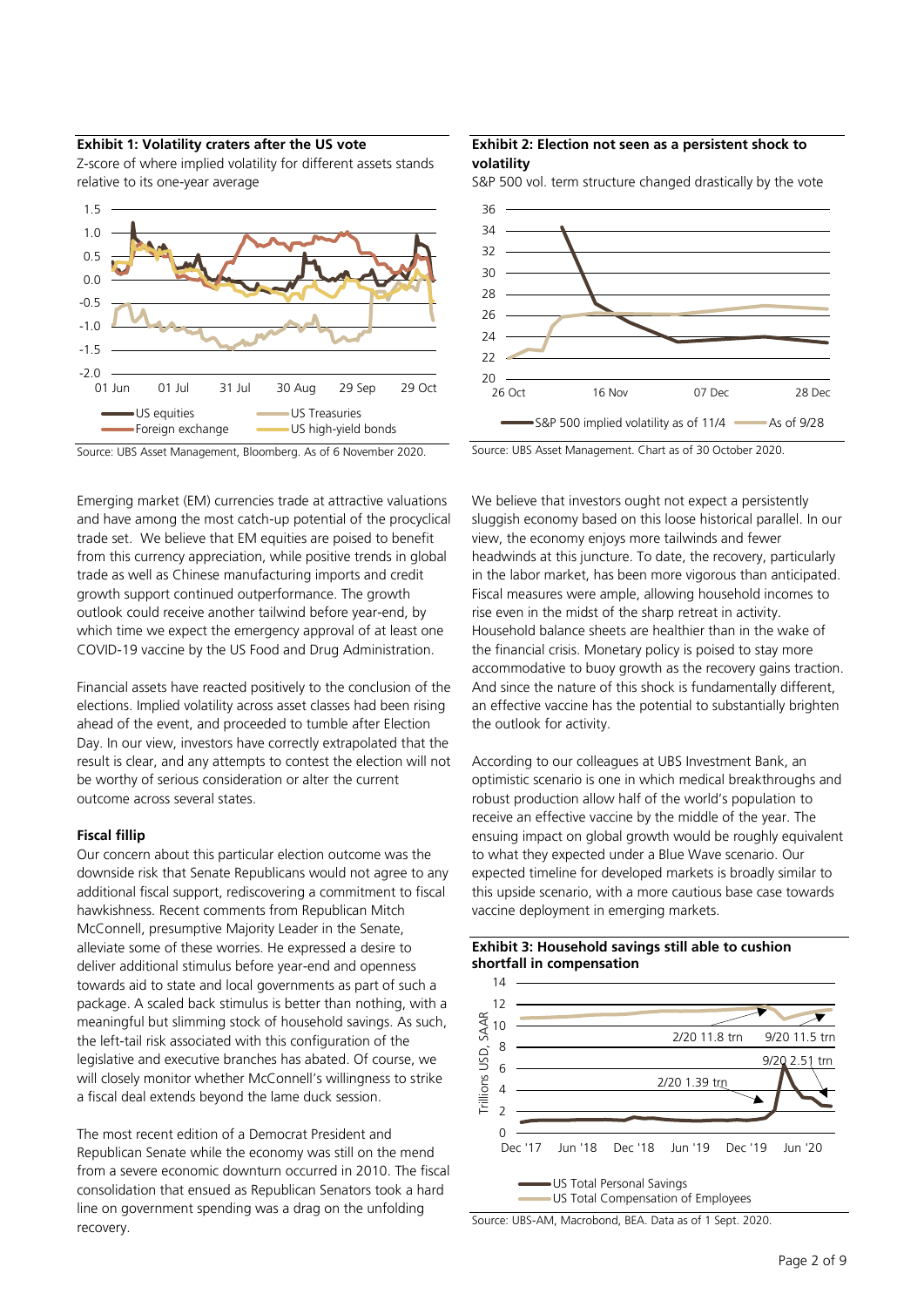

## **Exhibit 4: Optimistic vaccine scenario provides upside risk to divided government growth outlook**

Source: UBS-AM, Macrobond, BEA. Data as of 1 Sept. 2020.

Lingering unknowns about the election results also provide an upside risk to fiscal expansion. Control of the US Senate will not be confirmed until two Jan. 5 special elections in Georgia are completed. Democrats appear to have an uphill battle to win both races and attain 50 seats. Republicans in statewide elections performed better than Trump, winning a higher cumulative share in both races. We believe an eventual Democratic Senate majority would lead to higher spending than our base case of Biden with a GOP Senate, and give the party more control over committees and the legislative process. This outcome would be unlikely to lead to the full suite of "Blue Wave" policies being enacted, as a number of Senate Democrats do not appear to be inclined to support tax increases. However, we view the likelihood of the Democrats winning both races to be just one-in-four.

# **Transition turmoil?**

Based on the election results, there is still more than 5% of the Trump presidency left before the Jan. 20 inauguration. This transition period includes both the prospect of a contested election and geopolitical risks that may contribute to market volatility.

We ascribe negligible, near-zero odds to a potential reversal of the declared outcome of the presidential election. Biden has secured a plurality of votes in more than enough states to command an electoral college majority. And in swing states, particularly Pennsylvania, his margin of victory is sufficient based on votes cast by the day of the election.

Legal challenges to the voting protocols as well as the election results in many states are already underway, and the possibility of recounts looms. The president pledged that there would be lots of litigation, which we expect will be manifold, broad in scope, and have varying degrees of credibility and materiality. An important factor to monitor will be the final reported margin of victory in a collection of states that give Biden at

least 270 electoral college votes. The bigger this is, the lower the likelihood that legal challenge(s) would result in a different outcome. In any event, the experience of 2000 suggests that all legal challenges should be resolved by Dec. 8, the safe harbor deadline by which states must certify their election results.

A primary focus on domestic considerations pertaining to the presidential election result over the transition period may diminish the risk of international disputes. But we do see a meaningful threat of an escalation in US-China tensions initiated by an outgoing president who may blame China as the cause of negative socioeconomic conditions that prevailed in 2020. Measures could include an end to phase one trade deal, bans on the use of Chinese e-commerce payment platforms by US corporates, and sanctions against Chinese/Hong Kong banks.

We expect China would continue to hold off on strong retribution to any fresh measures imposed by the Trump administration, judging that they would be undone early in Biden's tenure. We suspect markets too would be able to "look through" some of these developments. That said, we also see a non-negligible risk of an escalation of tensions in the South China Sea or elsewhere in the region during this transition phase in US leadership.

Actions taken in the transition period are not likely to cause irreversible damage, but the US-China relationship already appears to be on an irreversibly negative trajectory. We do not believe that this will change under a Biden administration.

# **US-China under Biden**

In our view, Biden's approach towards China is poised to be more predictable, but still confrontational. There will be less emphasis on the balance of trade and a gradual move away from tariffs, but technology will serve as a focal point in the continuing deterioration of US-China relations. Unlike the outgoing president, Biden may choose to build multilateral coalitions with American allies to address China on matters pertaining to trade, technology, human rights, and the environment.

The incoming president's methods for leveling perceived inequities in the US-China relationship will likely focus on building up the US, to the extent Congress is amenable, rather than measures in which the primary aim is to curtail Chinese production.

# **Conclusion**

The passing of the US elections allows investors to begin to focus less on policy risks and more on the global economic recovery from the COVID-19 downturn. Now that the relief rally has seen investors price out some of the negatives that may have accompanied a Blue Wave or highly disputed, inconclusive election, underlying trends that were in place before the election are poised to resume. We are cognizant of near-term downside risks pertaining to COVID-19, chiefly a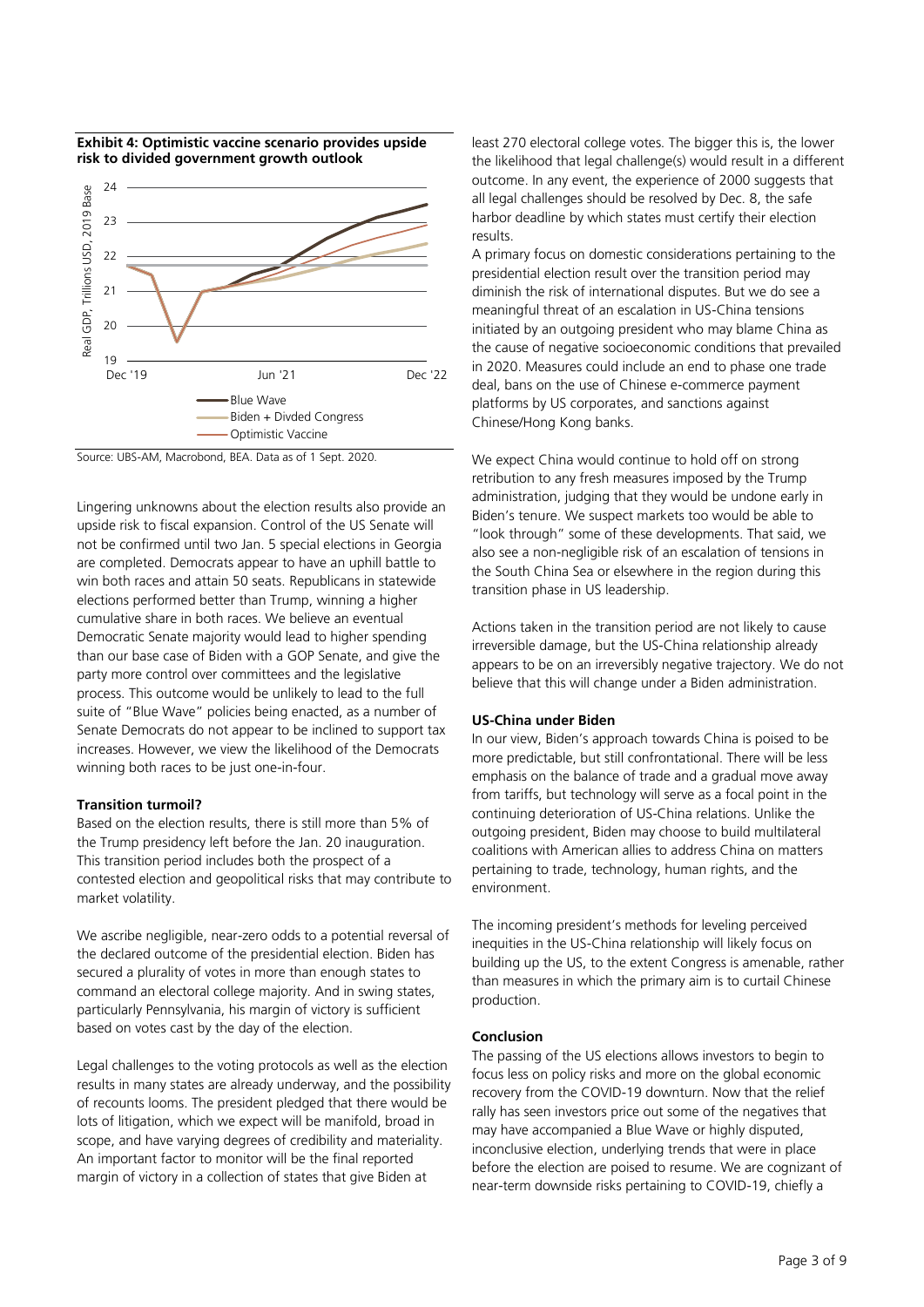

Jun '11 Sep '13 Dec '15 Mar '18 Jun '20

Nasdaq 100 12-month forward earnings per share /

**Exhibit 5: Nasdaq 100 earnings, price outperformance** 

Source: UBS Asset Management. Chart as of 30 October 2020.

S&P 500 12m forward EPS Nasdaq 100 / S&P 500

100

r

120 140 160

more severe than anticipated seasonal wave of infections and ensuing mobility restrictions as well as the potential for delays and disappointment on vaccine development. Such a backdrop could elicit a return to the outperformance of tech stocks, particularly ones that benefit from a stay-at-home environment. Our procyclical bias would be challenged in this situation. Ultimately, we expect the market to be forwardlooking and focus primarily on re-opening in 2021, even if the growth outlook faces intermittent headwinds.

We have the highest conviction in sustained dollar weakness and the outperformance of emerging market assets. A diminished threat of tariffs under the incoming administration should reduce much of the protectionism discount in foreign currencies and reverse prior US dollar strength. The lack of an aggressive fiscal impulse stateside will keep real yields subdued, in our view, also contributing to a broad downdraft in the dollar. We deem a broad swath of emerging market assets – from foreign exchange, to equities, to dollardenominated debt – to be particularly attractive in this backdrop.

The forward earnings outlook points to stronger profit growth for the broader US market relative to tech-heavy Nasdaq 100 Index in the coming year, which informs our bias towards value, procyclical stocks. US small caps, which have the most leverage to the improving domestic economy, should also outperform their larger cap peers.

The ongoing normalization of the global economy and expected development of a trusted, effective vaccine are shaping up to be the dominant features of the macroeconomic and market backdrop in the months to come. While the lack of a clear Blue Wave failed to spark a swift procyclical rotation, we believe that the presence and proximity of these catalysts bodes well for the sustained success of this trade set over time as the expansion progresses.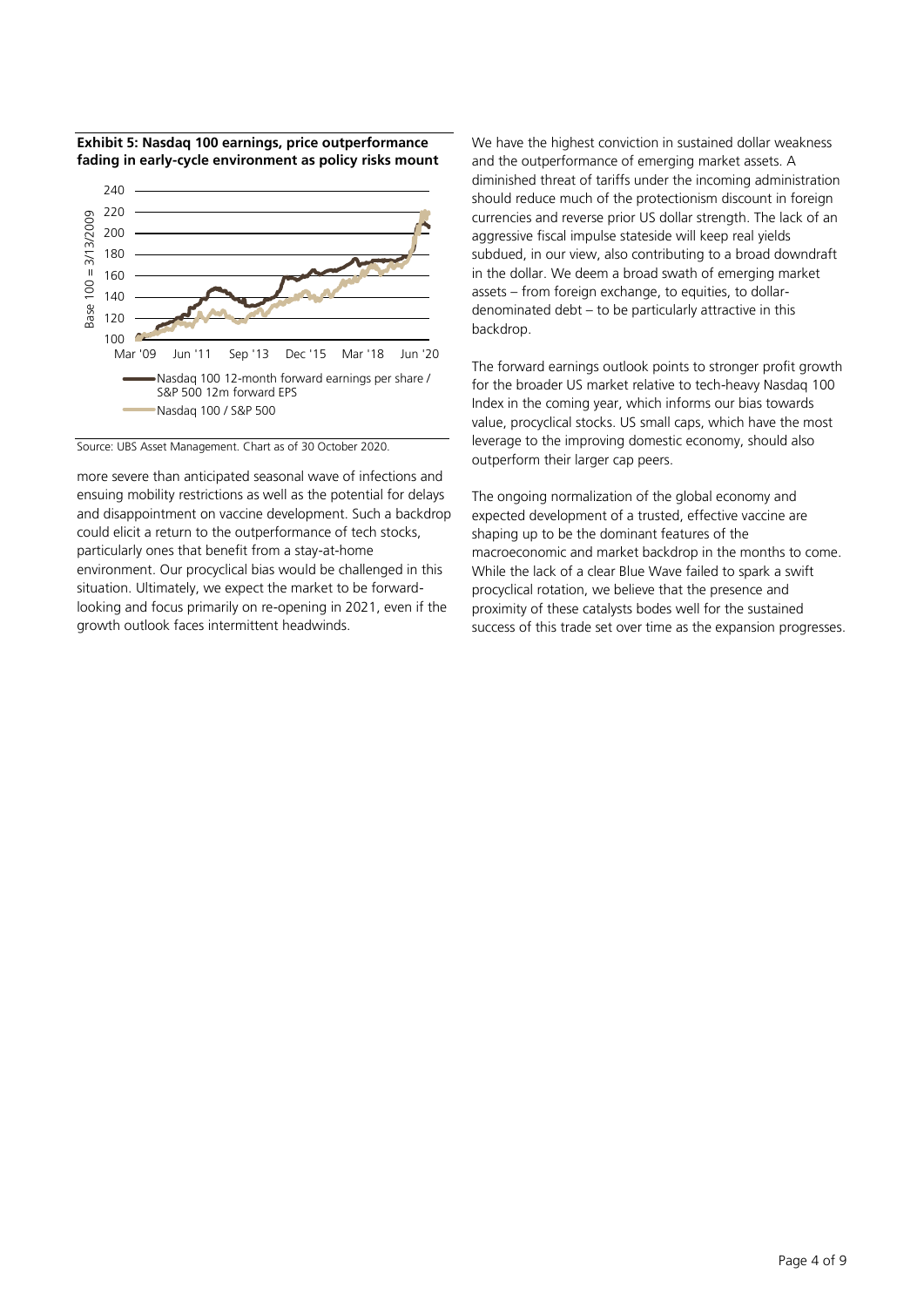# **Asset class attractiveness (ACA)**

The chart below shows the views of our Asset Allocation team on overall asset class attractiveness, as well as the relative attractiveness within equities, fixed income and currencies, as of 9 November 2020.



Source: UBS Asset Management Investment Solutions Macro Asset Allocation Strategy team as at 9 November 2020. Views, provided on the basis of a 3- 12 month investment horizon, are not necessarily reflective of actual portfolio positioning and are subject to change.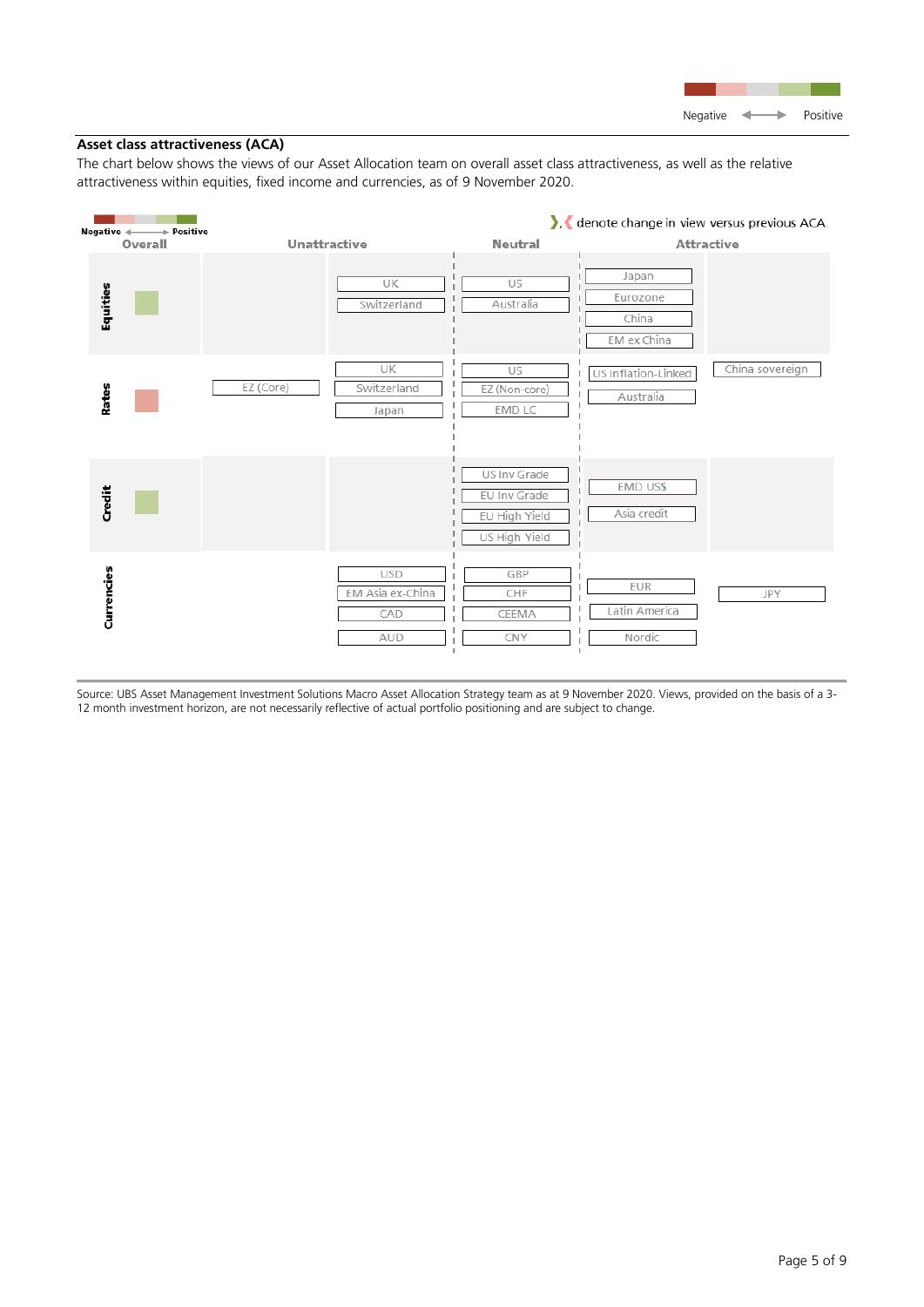

| <b>Asset Class</b>                        | Overall<br>signal | <b>UBS Asset Management's viewpoint</b>                                                                                                                                                                                                                                                                                                                                                                                                                                                                                                                                                                                                                                                                                                 |
|-------------------------------------------|-------------------|-----------------------------------------------------------------------------------------------------------------------------------------------------------------------------------------------------------------------------------------------------------------------------------------------------------------------------------------------------------------------------------------------------------------------------------------------------------------------------------------------------------------------------------------------------------------------------------------------------------------------------------------------------------------------------------------------------------------------------------------|
| <b>Global Equities</b>                    |                   | - Our outlook for stocks over the next 12 months remains positive. The economic<br>recovery is likely to continue next year on the back of additional global fiscal stimulus,<br>still accommodative financial conditions, and progress towards an effective and widely<br>available COVID-19 vaccine.<br>- The global economic recovery to date has been stronger than expected, which we<br>believe is not fully reflected in the performance of more economically-sensitive<br>segments of the equity market. We remain focused on relative value opportunities that<br>offer attractively priced exposure to the turn in global growth                                                                                              |
| <b>US Equities</b>                        |                   | - US equities continue to command premium valuations. The sectoral composition drives<br>this dynamic, with a higher weighting towards acyclical defensive technology than<br>other markets. This characteristic may not prove a boon in the event that investors aim<br>to boost cyclical exposure.<br>- Nonetheless, continued strong earnings, robust balance sheets, and unprecedented<br>support from the Federal Reserve should continue to support US equities.<br>- We prefer US small caps, which have stronger ties to the expected improvement in the<br>domestic economy than their large-cap counterparts.                                                                                                                 |
| <b>Ex-US Developed</b><br>market Equities |                   | - Non-US developed market equities are attractively valued and have significant exposure<br>to the global economic recovery.<br>- Negative COVID-19 developments in Europe are well-reflected in asset prices, while<br>recently established national budget plans for 2021 imply solid, sustained fiscal<br>support.<br>- The election results should remove some of the lingering US protectionism discount<br>embedded in international risk assets.                                                                                                                                                                                                                                                                                 |
| <b>Emerging Markets</b><br>(EM) Equities  |                   | - The stabilization of growth in China, one of our macroeconomic themes, is a positive<br>for the asset class, particularly for countries with the tightest economic and financial<br>linkages. The strong rally in industrial metals is another leading indicator that points to<br>a solid foundation for real activity.<br>- EMs show a less negative trend in earnings expectations, trade at reasonable<br>valuations, and also may benefit from an ebbing of protectionism from the incoming<br>administration.                                                                                                                                                                                                                   |
| <b>China Equities</b>                     |                   | - China's superior fiscal and monetary capacity to respond to shocks along with its first-<br>in, first-out status on the global pandemic have allowed domestic equities to perform<br>well in 2020. We expect continued gains, with Beijing indicating a commitment to<br>prioritize employment and relax the deleveraging campaign.<br>- The transition period elevates the risk that the outgoing US administration pursues<br>measures against China.<br>- State support for fostering a healthy bull market and the ensuing pickup in retail<br>activity may also spur two-way volatility.                                                                                                                                         |
| <b>Global Duration</b>                    |                   | - The long end of sovereign curves can serve as a release valve for any signs of economic<br>optimism as central bank commitments to keep policy rates low remain credible.<br>- Nonetheless, sovereign fixed income continues to play an important diversifying role in<br>portfolio construction. Inflation-linked U.S. debt is preferred to plain vanilla Treasuries,<br>given the likelihood that any sustained back-up in yields will be concentrated in<br>inflation breakevens.                                                                                                                                                                                                                                                  |
| <b>US Bonds</b>                           | H.                | - US Treasuries remain the world's preeminent safe haven and top source of risk-free<br>yield. We expect a continued steepening in the yield curve as the global recovery gains<br>traction, while flexible average inflation targeting increases the potential risk to the<br>long end of the curve over time. Scope for sustained divergence of US yields from their<br>global peers appears to be limited. The Federal Reserve's immense quantitative easing<br>is an important countervailing force against even more dramatic issuance. Tweaks to<br>the central bank's asset purchase program or explicit messaging would likely be<br>deployed to limit any increase in yields deemed detrimental to the burgeoning<br>recovery. |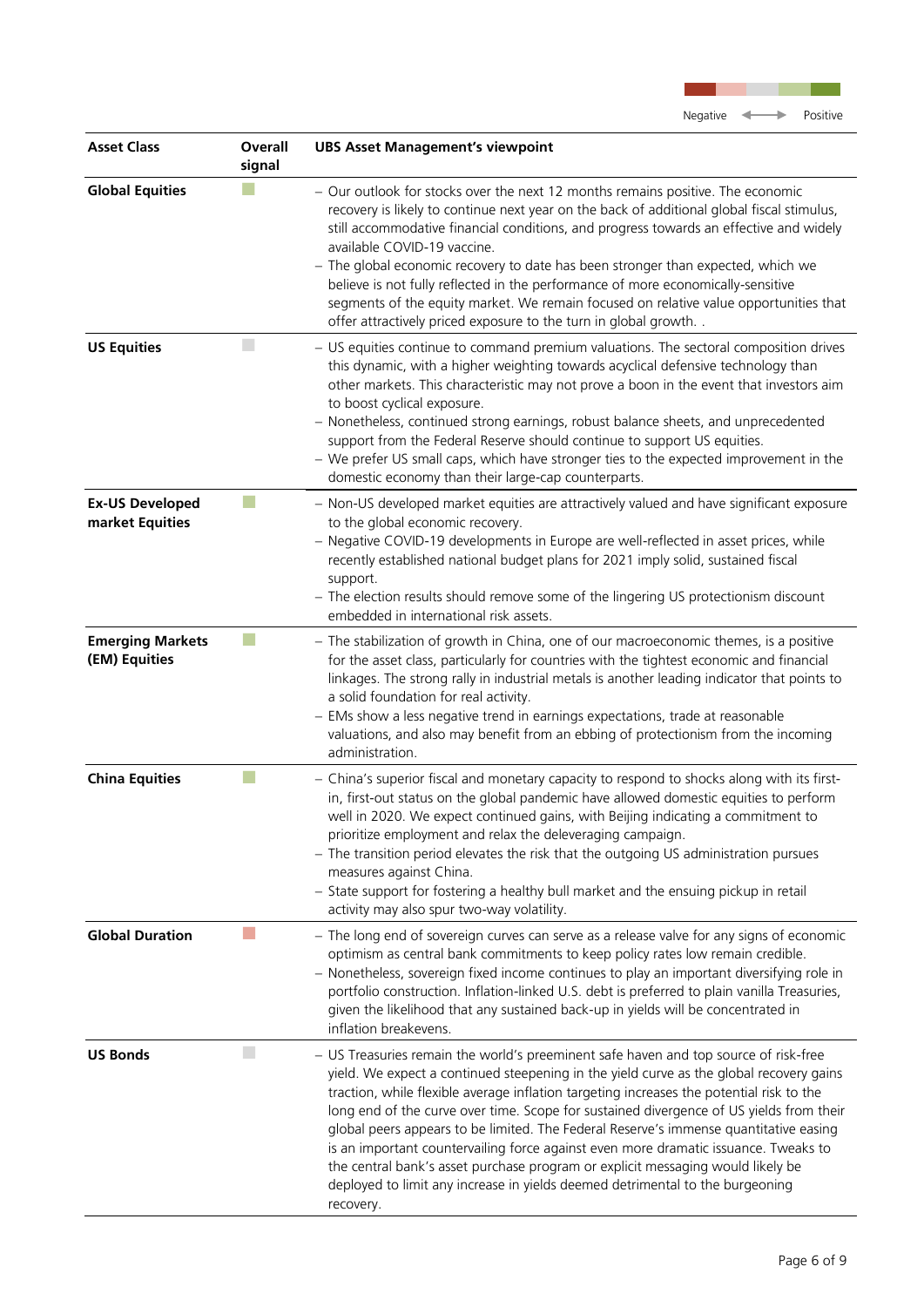

| <b>Asset Class</b>                                                    | Overall<br>signal | <b>UBS Asset Management's viewpoint</b>                                                                                                                                                                                                                                                                                                                                                                                                                                                                                                                |
|-----------------------------------------------------------------------|-------------------|--------------------------------------------------------------------------------------------------------------------------------------------------------------------------------------------------------------------------------------------------------------------------------------------------------------------------------------------------------------------------------------------------------------------------------------------------------------------------------------------------------------------------------------------------------|
| Ex-US<br>Developed-market<br><b>Bonds</b>                             |                   | - We continue to see developed-market sovereign yields outside the US as unattractive.<br>The Bank of Japan's domination of the Japanese government debt market and success<br>in yield curve control diminishes the use of the asset class outside of relative value<br>positions. The potential for European fiscal integration and solid commitment to<br>supporting economies during the pandemic are factors that may compress periphery<br>spreads, but perhaps at the expense of rising core borrowing costs, as well.                          |
| <b>US Investment</b><br>Grade (IG)<br><b>Corporate Debt</b>           | $\Box$            | - Spreads have retraced materially thanks to enduring Fed support amid an improving<br>economic outlook. Even after a surge of issuance, US IG is one of the few sources of<br>quality, positive yield available and therefore a likely recipient of ample global savings.<br>However, the duration risk embedded in high-grade debt as the economy recovers as<br>well as the potential for spread widening should threats to the expansions arise serve<br>as material two-sided risks that weigh on total return expectations for this asset class. |
| <b>US High Yield Bonds</b>                                            | $\Box$            | - The coupons available in high yield debt will attract buyers in a low-yield environment,<br>especially if investors prioritize carry as expectations for fiscal stimulus and nominal<br>growth moderate after the election.<br>- The asset class is vulnerable to lingering concerns about the durability of the economic<br>rebound amid additional waves of the pandemic, which may result in renewed<br>solvency risks in pockets of the universe.                                                                                                |
| <b>Emerging Markets</b><br><b>Debt</b><br>US dollar<br>Local currency |                   | - Emerging market dollar-denominated bonds and Asian credit are enticingly valued and<br>poised to perform well in environments in which growth expectations improve or<br>plateau, so long as highly adverse economic outcomes fail to materialize.<br>- The enhanced carry profile of local EM debt should be balanced against the potential<br>for currencies to serve as a release valve amid swelling fiscal and monetary policy<br>accommodation.                                                                                                |
| <b>Chinese Bonds</b>                                                  |                   | - Chinese government bonds have the highest nominal yields among the 10 largest fixed<br>income markets globally and have delivered the highest risk-adjusted returns of this<br>group over the last 5 and 10 years. The nation's sovereign debt has defensive<br>properties that are not shared by most of the emerging-market universe. We believe<br>that slowing economic growth and inclusions to global bond market indices should put<br>downward pressure on yields during the next 3-12 months.                                               |
| Currency                                                              |                   | - Foreign exchange markets provide the cleanest expressions for relative value positions<br>across a variety of themes and time horizons, particularly protection in the event<br>downside risks manifest.<br>- We have high conviction that the shrinking US yield premium, global turn in activity,<br>and lessening protectionism risk premia herald a sustained turn in what is an<br>overvalued US dollar. Following the election, we expect higher-beta EM currencies will<br>outperform against the dollar in its next leg of weakness.         |

Source: UBS Asset Management. As of 9 November 2020. Views, provided on the basis of a 3-12 month investment horizon, are not necessarily reflective of actual portfolio positioning and are subject to change.

# **A comprehensive solutions provider**

UBS Asset Management Investment Solutions manages USD 118 billion (as of 30 June 2020). Our 100+ Investment Solutions professionals leverage the depth and breadth of UBS's global investment resources across regions and asset classes to develop solutions that are designed to meet client investment challenges. Investment Solutions' macro-economic and asset allocation views are developed with input from portfolio managers globally and across asset classes.

For more information, contact your UBS Asset Management representative or your financial advisor.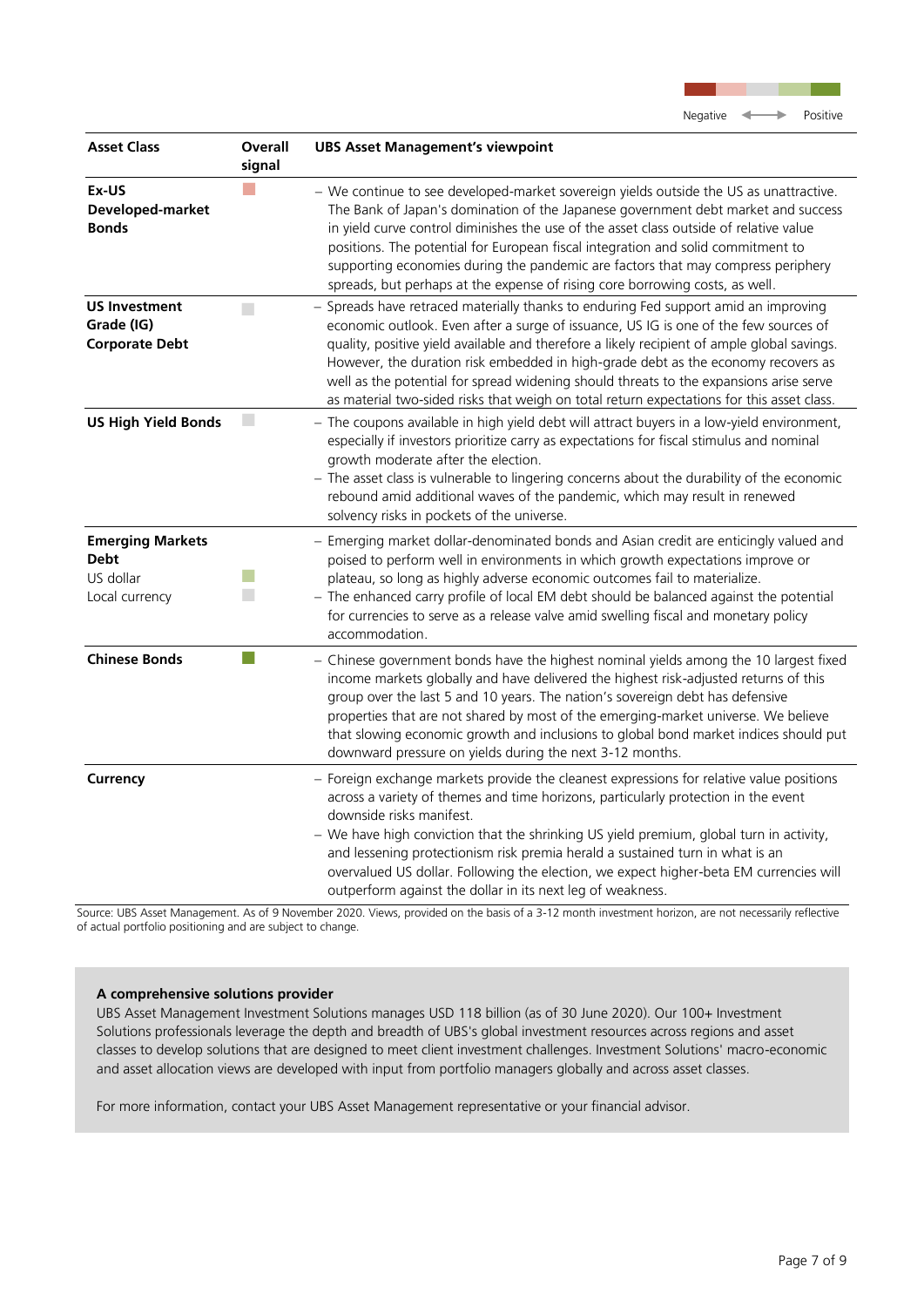#### **For marketing and information purposes by UBS. For global professional / qualified / institutional clients and investors and US retail clients and investors.**

This document does not replace portfolio and fund-specific materials. Commentary is at a macro or strategy level and is not with reference to any registered or other mutual fund.

#### **Americas**

The views expressed are a general guide to the views of UBS Asset Management as of November 2020. The information contained herein should not be considered a recommendation to purchase or sell securities or any particular strategy or fund. Commentary is at a macro level and is not with reference to any investment strategy, product or fund offered by UBS Asset Management. The information contained herein does not constitute investment research, has not been prepared in line with the requirements of any jurisdiction designed to promote the independence of investment research and is not subject to any prohibition on dealing ahead of the dissemination of investment research. The information and opinions contained in this document have been compiled or arrived at based upon information obtained from sources believed to be reliable and in good faith. All such information and opinions are subject to change without notice. Care has been taken to ensure its accuracy but no responsibility is accepted for any errors or omissions herein. A number of the comments in this document are based on current expectations and are considered "forward-looking statements." Actual future results, however, may prove to be different from expectations. The opinions expressed are a reflection of UBS Asset Management's best judgment at the time this document was compiled, and any obligation to update or alter forward-looking statements as a result of new information, future events or otherwise is disclaimed. Furthermore, these views are not intended to predict or guarantee the future performance of any individual security, asset class or market generally, nor are they intended to predict the future performance of any UBS Asset Management account, portfolio or fund.

#### **EMEA**

The information and opinions contained in this document have been compiled or arrived at based upon information obtained from sources believed to be reliable and in good faith, but is not guaranteed as being accurate, nor is it a complete statement or summary of the securities, markets or developments referred to in the document. UBS AG and / or other members of the UBS Group may have a position in and may make a purchase and / or sale of any of the securities or other financial instruments mentioned in this document. Before investing in a product please read the latest prospectus carefully and thoroughly. Units of UBS funds mentioned herein may not be eligible for sale in all jurisdictions or to certain categories of investors and may not be offered, sold or delivered in the United States. The information mentioned herein is not intended to be construed as a solicitation or an offer to buy or sell any securities or related financial instruments. Past performance is not a reliable indicator of future results. The performance shown does not take account of any commissions and costs charged when subscribing to and redeeming units. Commissions and costs have a negative impact on performance. If the currency of a financial product or financial service is different from your reference currency, the return can increase or decrease as a result of currency fluctuations. This information pays no regard to the specific or future investment objectives, financial or tax situation or particular needs of any specific recipient. The details and opinions contained in this document are provided by UBS without any guarantee or warranty and are for the recipient's personal use and information purposes only. This document may not be reproduced, redistributed or republished for any purpose without the written permission of UBS AG. This document contains statements that constitute "forward-looking statements", including, but not limited to, statements relating to our future business development. While these forward-looking statements represent our judgments and future expectations concerning the development of our business, a number of risks, uncertainties and other important factors could cause actual developments and results to differ materially from our expectations.

#### **UK**

Issued in the UK by UBS Asset Management (UK) Ltd. Authorised and regulated by the Financial Conduct Authority.

#### **APAC**

This document and its contents have not been reviewed by, delivered to or registered with any regulatory or other relevant authority in APAC. This document is for informational purposes and should not be construed as an offer or invitation to the public, direct or indirect, to buy or sell securities. This document is intended for limited distribution and only to the extent permitted under applicable laws in your jurisdiction. No representations are made with respect to the eligibility of any recipients of this document to acquire interests in securities under the laws of your jurisdiction. Using, copying, redistributing or republishing any part of this document without prior written permission from UBS Asset Management is prohibited. Any statements made regarding investment performance objectives, risk and/or return targets shall not constitute a representation or warranty that such objectives or expectations will be achieved or risks are fully disclosed. The information and opinions contained in this document is based upon information obtained from sources believed to be reliable and in good faith but no responsibility is accepted for any misrepresentation, errors or omissions. All such information and opinions are subject to change without notice. A number of comments in this document are based on current expectations and are considered "forward-looking statements". Actual future results may prove to be different from expectations and any unforeseen risk or event may arise in the future. The opinions expressed are a reflection of UBS Asset Management's judgment at the time this document is compiled and any obligation to update or alter forwardlooking statements as a result of new information, future events, or otherwise is disclaimed. You are advised to exercise caution in relation to this document. The information in this document does not constitute advice and does not take into consideration your investment objectives, legal, financial or tax situation or particular needs in any other respect. Investors should be aware that past performance of investment is not necessarily indicative of future performance. Potential for profit is accompanied by possibility of loss. If you are in any doubt about any of the contents of this document, you should obtain independent professional advice.

#### **Australia**

This document is provided by UBS Asset Management (Australia) Ltd, ABN 31 003 146 290 and AFS License No. 222605.

#### **China**

The securities may not be offered or sold directly or indirectly in the People's Republic of China (the "PRC"). Neither this document or information contained or incorporated by reference herein relating to the securities, which have not been and will not be submitted to or approved/verified by or registered with the China Securities Regulatory Commission ("CSRC") or other relevant governmental authorities in the PRC pursuant to relevant laws and regulations, may be supplied to the public in the PRC or used in connection with any offer for the subscription or sale of the Securities in the PRC. The securities may only be offered or sold to the PRC investors that are authorized to engage in the purchase of Securities of the type being offered or sold. PRC investors are responsible for obtaining all relevant government regulatory approvals/licenses, verification and/or registrations themselves, including, but not limited to, any which may be required from the CSRC, the State Administration of Foreign Exchange and/or the China Banking Regulatory Commission, and complying with all relevant PRC regulations, including, but not limited to, all relevant foreign exchange regulations and/or foreign investment regulations.